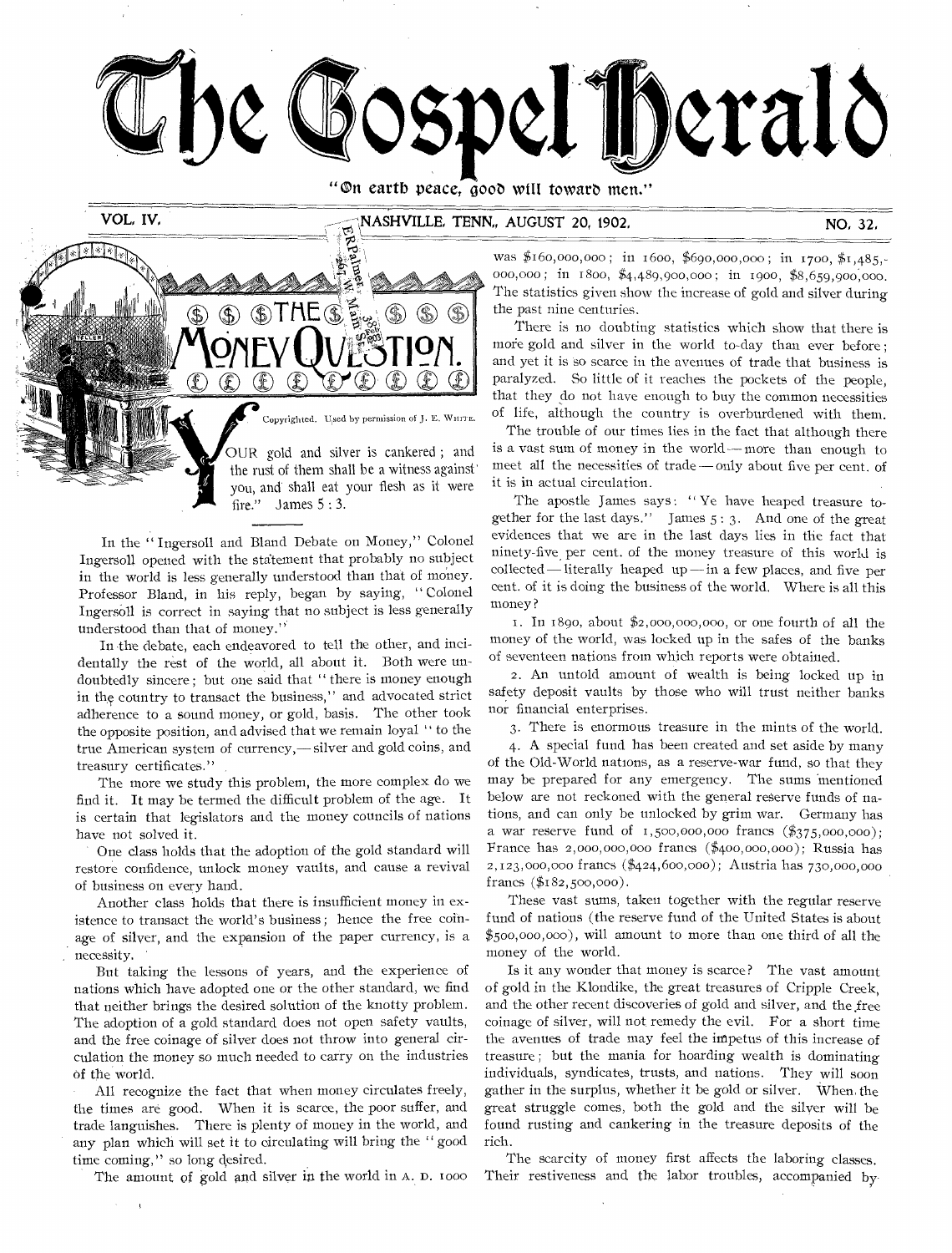# 250 THE GOSPEL HERALD.

demonstrations, strikes, and mob violence, in turn cause capitalists to distrust the times, and they lock up their millions while the poor starve.

*olv "P* 

#### THE MISSING NOTE,

**A A** EN will go where their deepest wants are 1. satisfied. They cannot be kept from going. But it is always a hard task to persuade men to go where they would not go and will not stay without continued persuasion.

Man's deepest want is satisfied by the gospel of Christ. That is the testimony from experience of millions of men. Why, then, is it so hard to-day to persuade men to attend church, so easy for them to drift away from it ? Dr. John Watson (Ian Maclaren), in a recent address at Aberdeen University, Scotland, gives an answer to this question in these words :—

" One misses certain notes of the former preaching, which were very impressive, and whose echoes still fall upon our ears with grave, sweet melody, such as the profound sense of spiritual reality and affectionate urgency in exhorting men to flee from hell and to lay hold on heaven, an unaffected interest in human souls, and an intense devotion to Jesus Christ. . . . . To-day preaching is more intellectual and practical. In the former time it was more spiritual and evangelical. What we miss with unexpressed regret is the ancient and winsome sound of the *everlasting gospel." — The Treasury.* 

*Nir \*IP* 

# THE HOUR BEFORE YOU GO TO CHURCH,

**I** HAVE in mind at present the hour before 1 you go to church on Sabbath forenoon. I am anxious about it. The note struck then is likely to give tone to your spirits all the day. Redeem it. Redeem it as much as you can from family duties. Redeem it wholly from "plating of hair and putting on 'of apparel." Redeem it wholly from vain conversation. How very much the power of the minister's preaching depends on the preparing of the hearer's heart ! If you come up to the church with your mind crowded with trifles and puffed up with vanity, what can the minister do? He can do nothing but beat the air. What else can he do if there be nothing before him but air to beat at? It will make a sound, and that is all. I fear that many of my dear people spend more time on the Sabbath morning in putting veils on their faces than in taking the veil off their hearts. *—Rev. W. Arnol.* 

#### ي *"P*

#### THE BLIND GIRL.

 $G F I$  dinna see " — and she spoke as if this I was a matter of doubt, and she were making a concession for argument's sake — " there's naebody in the Glen can hear like me. There's no a footstep of a Drumtochty man comes to the door but I ken his name, and there's no voice oot on the road that I canna tell. The birds sing sweeter to me than to anybody else, and I can hear them cheeping to one another in the bushes before they go to sleep. And the flowers smell sweeter to me, — the roses and carnations and bonny moss rose ; I judge that the oatcake and milk taste the richer because I dinna see them. Na, na, ye're no to think that I've been ill-treated by my God, for if he dinna give me ae thing, he gave me mony things instead.

'' And mind ye, it's no as if I'd seen once and lost my sight ; that micht ha' been a trial, and my faith micht have failed. I've lost naething ; my life has been all getting." *—Ian Maclaren.* 

# *+41*

THE WAY TO KEEP,

- DAME MARGERY has a lilac bush That grows by her cottage door, And there it has blossomed its purple flush
- Full twenty-five years or more,
- For she says, and a quiver goes over her lips, "John planted it here for me,
- That morning before he sailed in the ship That never came home from sea."
- To every boy and girl that goes To school by the kind dame's door,
- She gives a bunch of the purple blows, Till blossoming time is o'er.
- She loves to have, and she loves to give,
- And the good dame says, "You know The way to keep, you'll see, if you live Next spring, is to bestow.
- Ma'am Allison lives across the street, And her lilac tree grows high ;
- But away she drives the little feet
- When they come her lilacs nigh. " Dame Margery's blossoms will soon be gone, She's foolish, seems to me ;
- I'll not be breaking my lilacs down For every child," says she.
- Spring came, Dame Margery's bush was full *Of* wonderful, perfect bloom ; royal purple beautiful,
- And sweet with its fresh perfume. Ma'am Allison's tree had of blooms not one!
- The last year's seeds were there ; In vain she watched till the May was gone,
- For purple blossoms fair. Dame Margery said, "All! don't you know
- If last year's-blossoms stay,
- The next year's buds will fail to grow Till these are broken away?
- For this year's lilacs can not live
- With seeds of *last* year's *spring."*
- Ma'am Allison learned that she must give If she would have a thing.
	- *—Mrs. M. B. C. Slade,*  ی ی

#### THE OLD WHITE HORSE,

A LADY was one day obliged to wait over LADY was one day obliged to wait over where she had occasion to change trains. There was nothing inviting in the outdoor prospect, and nothing interesting in the waitingroom to occupy the time.

As she sat looking from the station window, she saw a white horse at work in a treadmill. The horse was poor and old, and with difficulty moved up the incline. A boy stood near, prodding the weary beast with a sharp stick. The lady spoke kindly to the horse. He took no notice. She tried to comfort him with a few bunches of grass and clover, but without avail. He appeared utterly discouraged. He had no spirit, no hope. He said to her as plainly as actions could speak, " My life is spent in this weary routine of work, and to no purpose."

The lady returned to the waiting-room. After awhile the station agent came in, and making a few remarks upon the tediousness of waiting, asked the lady if she would like to go out and see their wheat elevator. She gladly consented, and climbing to the upper story, stood watching the elevator cups as they came up, one after the other, full of wheat, and emptied into the bins.

" But where is the power that does all the work ? " she asked.

" Come to the window, and I will show you," said he.

As she looked out, he pointed to' the popr

old discouraged white horse, treading his weary way.

" There," said he, " is the power that brings all this wheat up here."

Sometimes God will take us upstairs and show us the fruits of the tired laborers in his vineyard here.

Was there ever a farm or a church without its old white horse ?

# ta fa 4<sub>3</sub><br>"

#### RECOGNITION,

44 **A** BANE of the Christian life is what some  $A$  one has designated 'a hot thirst for recognition.' We are not apt to call it by that name. We have our excuses for it, such as We only want what approval is our due,' or The good of the cause demands that the truth be told.' But back of our interest in 'letting the facts be known,' is an element of self that ought to have been crucified when we followed our Lord without the gate.

" Overanxiety lest personal merit fail of recognition, and an overappreciation of personal merit are close of kin, and both are costly of entertainment. They mar usefulness, injure reputation, and beget heartburnings. We shall get on better when well rid of both."

# • tls tla

#### DO YOUR BEST,

C do. But let *us* not forget that he always HRIST never asks for anything we can not does expect and require of each of us the best we can do. The faithfulness Christ wants and approves implies the doing of all our daily toil as well as we can. Let no one think that religion does not apply to private life. It applies to the way you do your most common work just as really as to your praying and keeping of the commandments. Whatever your duty is, you can not be altogether faithful to God unless you do your best. To slur any task *is* to do God's work badly. To neglect it is to rob God. The universe is not quite complete without your work done, however small that work may be.-*J. R. Miller*.

# • 'P 'F

A BEAUTIFUL instance of a Christian integrity is given in the *Messenger* of a distinguished Christian lady who was spending a few weeks at a hotel at Long Branch.

An attempt was made to induce her to attend a dance, in order that the affair might have the prestige bestowed by her presence, as she stood high in society. She declined all the importunities of her friends.

Finally, an honorable senator tried to persuade her to attend, saying : " Miss B-, this is quite a harmless affair, and we want the exceptional honor of your presence."

" Senator," said the lady, " I can not do it ; I am a Christian. I never do anything in my summer vacation, or wherever I go, that will injure the influence I have over the girls of my Sabbath-school class."

The senator bowed and said : "I honor you ; if there were more Christians like you, more men like myself would become Christians."

# • \r/

EVERY boy's mind and every girl's mind should be so full of the Bible that wicked tempters can not do anything with them. " Thy word have I hid in my heart, that I might not sin against thee,"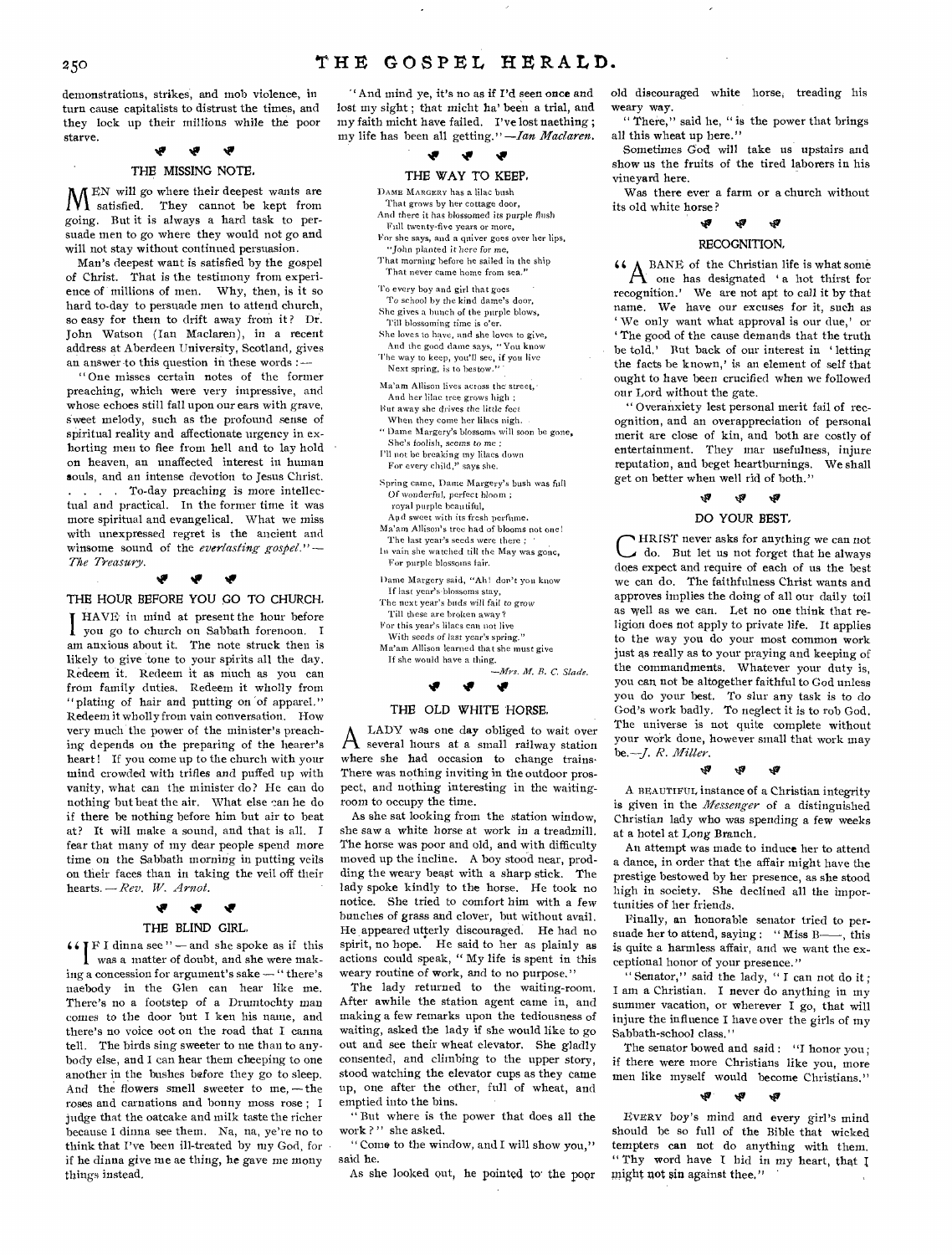#### **CONTROL YOUR THOUGHTS.**

**our words and acts often bring so heavy a dis grace on the name we love.**  UNTIL you have learned to control your thoughts you will never be able to live a **thoughts you will never be able to live a godly and righteous life. "As a man thinketh**  in his heart, so is he;" and it is because the **thoughts that we entertain in the hostlery of the soul are such worthless and vain** ones *that* 

**Well might the wise man say : " Keep thy heart with all diligence ; for out of it are the issues of life." When the heart is right, the ear and the eye and the month and the foot will necessarily obey its promptings ; but when** the heart **is wrong, filled with tides of ink, like** the **cuttlefish, it will develop itself in** the **impurity to which it gives vent.** 

**If you habitually permit evil things to have their>right of way through you, or to lodge with you, remember that** in **God's sight you are equally guilty** with **those who indulge in evil acts,** because **you are withheld, not by your** fear of **him, but by your desire to** maintain your position among men.-*F. B. Meyer.* 

#### لاب **!ir**

### **MODERN SAMSONS,**

SAMSON ran a short and fatal career.<br>S'He was a giant, and he seemed a He was a giant, and he seemed a hero. He posessed marvelous prowess as long as he honored God and walked in righteousness. But his strength was not in his stature, his muscles, his hair, even. It was in the fact that these natural gifts were invigorated and supplemented by divine power.

•The same thing is true for every young man. Young men have strength of body, **intellect,** affection, will. And yet these **things alone do** not make a moral athlete. **They must be** bound together by the **power of grace** and holiness.

**Young men** are like a rich young man **who came to** the Saviour. He had many **virtues, but** one lack. **And that** lack was fatal.

The thousands of **young men who,**  under the witchery **of some evil influence,** take the fatal **plunge every year,**  are painful proof of the fact that there are hordes of modern Sainsons. **What**  more can be done **to save the young manhood** of our nation from the false **lovers**  who deceive and destroy ?

Young man, are **you a Samson?** Is any Delilah sin sapping **your power?**  If so, flee for your *life.—Preachers' Magazine.* 

#### **\*IF**

#### **GOD REMEMBERS.**

**THERE** is a text in the Psalms which uses the strange expression "the gentleness" **of God. We** wonder **sometimes, when** God is **so great, so** terrible in majesty, **that he** *uses* **so little violence** with us who **are so small. But it is not his way.** His way is **to be gentle.** He seldom **drives,** but draws. He **seldom compels, but leads. He remembers we are dust.** 

**' We think it** might **be quicker work if God threatened and compelled us to do right. But God does not want quick work, but good work. God does not want slave work, but free work.**  So God is gentle with us all - moulding us and **winning us many a time with no more than a silent look. Coarse treatment never wins souls. So God did not drive the chariot of his omnipotence up to Peter and command him to repent. God did not threaten him with the thunderbolts of punishment. That one look laid a spell upon his soul which was more than** 

**voice or language through all his after life.—** *Henry Drummond.* 

$$
\omega_{\nu} \qquad \omega_{\nu} \qquad \omega_{\nu}
$$

**A CHURCH member with an air of pride announced, "I have been through the Bible five times this year." After a moment of unsmiling scrutiny, his pastor said, " How often has the Bible been through you ? "** 



#### **BIRDS AND FLOWERS.**

A **God** has made, so are birds and flowers. **MONG the many beautiful things which God has made, some of the most common** 

**Even in the cities we see many birds, and in**  all but the more crowded parts of our cities,. flowers, **especially flowering shrubs, are numerous.** 

**One of our great astronomers, when beholding through a telescope the beauty of the heavens, is said to have exclaimed, "I think the thoughts of God after him."** 

**Everything that is made exists in the mind of** 

the maker before **it is formed. The man who**  paints a **beautiful picture thinks that picture before he paints it ; the composer who writes music worthy of the name thinks his music before putting it on paper. The architect who plans a noble building sees the completed structure with his mind's eye before ever he puts pencil to paper to draw the plan.** 

**So God thought all the beautiful things which he has made before he created them ; and when we study these things, we are learning God's thoughts and thinking them after him.**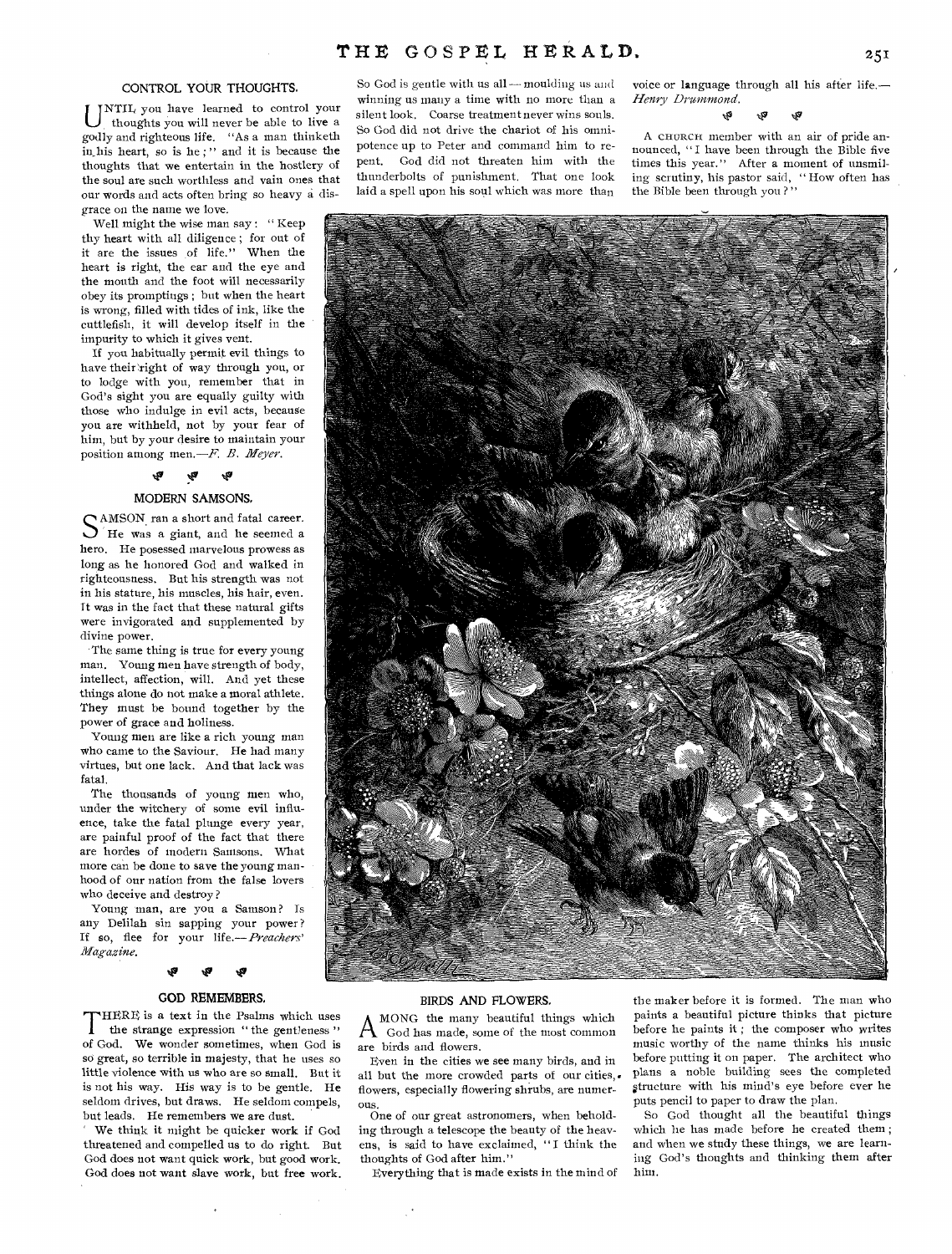

PUBLISHED BY THE SOUTHERN PUBLISHING ASSOCIATION.

EDITOR - - - - C. P. BOLLMAN. **NASHVILLE, TENN., AUGUST 20, 1902.** 

#### THE EXISTING RELIGIOUS DECLINE,

**THAT** there is a marked, not to say alarming, religious decline in the world to-day is too patent to be denied by any close and candid observer.

In an article published in *Christian Work* of June 28, 1902, Rev. E. F. Blanchard, author of "The Readjusted Church," said ;—

" It is generally admitted that the Christian church, especially that represented by Protestantism, in passing through a critical period. . . , There is a loss of spiritual power. Special evangelistic efforts, such as would have awakened deep interest two generations ago, are often fruitless to-day. Hundreds of churches do not average a conversion a year, and are making scarcely any gains in membership."

President William J. Tucker, of Dartmouth College, speaking recently upon the same subject, said :—

" It is doubtful if the church of any generation has allowed so large a section of the various Christianized communities to fall out of its grasp, and away from its influence, as the church of this generation has allowed."

In its issue of July 19, 1902, The Christian *Work,* New York, now *The Christian Work and the Evangelist,* has this significant editorial note :—

" Religion in the family, as we know it here in the United States and many another Englishspeaking country, is rarely found in Germany ; and considering how much less family religious life is seen here than formerly, makes the saying a hard one. Then there are the seventeen German universities ; in three of them —Tubingen, Königsberg, and Bonn-a slight increase is noticeable ; but in all other centers of theological study the falling off is almost sensational, and all, be it remembered, in five years. The collapse of two such centers as Griefswald in the north and Erlangen in the south indicates a very grave state of affairs. The country is developing in manufactures, and able young men are eagerly pressing into the ranks of commerce. They are devoting themselves to technical pursuits more and more. The Church, as a calling, grows less attractive. . . . Evidently Germany furnishes no exception to the existing religious decline which clearly prevails everywhere."

As intimated in the extract itself, the condition described as pertaining to Germany is by no means peculiar to that country. The " German rationalism " of *a* quarter of a century ago is quite as American as it is German. Not only in Germany, but all over the world, reverence for the Scriptures and the fear of God have given place to a morality having for its foundation nothing more substantial than the motto, "Honesty is the best policy." It is well for those who must, to stand upon that platform ; but this one from the Scriptures is infinitely to be preferred : " Present your bodies a living sacrifice, holy, acceptable unto God, which is your reasonable service." "Provide things honest in the sight of all men."

" Whether therefore ye eat, or drink, or whatsoever ye do, do all to the glory of God." Rom. 12:1, 17; I Cor. 10:31.

" The fear of God" as " the beginning of wisdom " has not been taught in our schools, especially in our higher institutions of learning. Some effort has been made to give religious instruction in the State schools of Germany, but the teaching has been so formal and soulless that it has amounted to nothing, while in our own country the neglect of home religious training, the merely perfunctory reading of the Scriptures in our schools, and the "higher criticism" of our theological seminaries have made shipwreck of the simple faith common a generation ago.

The fact is that everywhere our youth are being educated away from God. Even in those schools in which the Bible is read and religious instruction is given, the moral training is altogether superficial. The Bible is treated as any other text-book. Facts concerning the Scriptures are taught, but the real spiritual life to be found in the Word is neglected. The result is seen in the low spiritual condition of the churches themselves. It is too often the case that indifference characterizes the pews, while "higher criticism," or even more outspoken forms of infidelity, declaim from the pulpit.

This state of affairs is one of the signs of the last days. In the parable of the importunate widow (Luke 18:1-8) our Lord, after emphasizing the privilege of trusting God, raises this question : " Nevertheless when the Son of man cometh, shall he find faith on the earth?" The context admits of but one answer to the question, namely, that when the Lord comes to deliver his people, faith will be well-nigh extinct in the earth. Only a few comparatively will be found believing God's promises. Many even of his professed servants will be saying in their hearts and by their lives : " My Lord delayeth his coming" (Matt. 24:48), and they will be found smiting their fellow servants and participating in the pleasures of the world around them.

A testimony to the same end, but even plainer than that already quoted, is found in 2 Tim. 3 : 1-5 ; it reads thus : " But know this, that in the last days grievous times shall come. For men shall be lovers of self, lovers of money, boastful, haughty, railers, disobedient to parents, unthankful unholy, without natural affection, implacable, slanderers, without selfcontrol, fierce, no lovers of good, traitors, headstrong, puffed up, lovers of pleasure rather than lovers of God ; holding a form of godliness, but having denied the power thereof : from these turn also away." R. V.

" The last days" must include the very last day of human probation. Therefore there can be no " good time coming" in this dispensation, when all the world will be converted. Inspiration plainly declares that "evil men and seducers shall wax worse and worse, deceiving and being deceived."  $2$  Tim.  $3:13$ . "As the days of Noah were, so shall also the coming of the Son of man be. For as in the days that were before the flood they were eating and drinking, marrying and giving in marriage, until the day that Noah entered into the ark, and knew not until the flood came and took them all away ; so shall also the coming of the Son of man be."

But while the great mass of the human family will be in this unhappy condition when the Lord comes again, God will have his witnesses in the earth, for of that very time it is written': " Cast not away therefore your confidence, which hath great recompence of reward. For ye have need of patience, that after ye have done the will of God, ye might receive the promise. For yet a little while, and he that shall come, will come, and will not tarry. Now the just shall live by faith." Hebrews  $10$  : 35 - 38.

These are they who "are not in darkness,"  $(I$  Thess.  $5:4$ ; these are they who "look for Him," and unto whom "he shall appear the second time without sin unto salvation." Heb. 9 :18. And by that expectant company it shall be said in that day, "Lo, this is our God; we have waited for him, and he will save us : this is the Lord : we have waited for him, we will be glad and rejoice in his salvation."<sup>\*</sup> Isa. 25:9.

" We know not the hour *of* our *Master's appearing,*  Yet signs all foretell that the moment is nearing When he shall return,—'tis a promise most cheering, But we know not the hour."

# iv Nag tr

#### AN IMPORTANT QUESTION,

THE International Sunday school lesson for<br>July 13 was upon Ex. 20 :  $I-II$ . Verses HE International Sunday school lesson for 8 to it embrace the fourth commandment, which reads : " Remember the Sabbath day to keep it holy. Six days shalt thou labor, and do all thy work : but the seventh day is the Sabbath of the Lord thy God : in it thou shalt not do any work, thou, nor thy son, nor thy daughter, thy manservant, nor thy maidservant, nor thy cattle, nor thy stranger that is within thy gates : for in six days the Lord made heaven and earth, the sea, and all that in them is, and rested the seventh day : wherefore the Lord blessed the Sabbath day, and hallowed it."

In its issue of August 9, the *Sunday School Times* says : " Questions multiply about the continuance or abrogation of former legal duties under the Christian dispensation. Especially is this the case since the 'Ten Commandments,' or the 'Covenant of Love,' have been studied. The change from the seventh day to the first day is among the points in discussion."

Reference is then made to questions upon the subject received from Penns'ylvania and Kansas, and then the editor says :—

" I. There was no fixed and formal legal change in the observance of the Sabbath at any one time in the early church. Jews had long kept the seventh in memory of completed creation. Christians naturally and generally kept holy as a joyous festival the first day of the week as the day of Christ's resurrection. Of course, Christians desiring to reach the Jews would go into the synagogue when the Jews met there. Thus for a time both days were kept by many Christians.

"2. The 'Sabbath' is not the name or designation of a day of the week, but of an institution. It was kept as a weekly institution, and it was kept also at other times. Long before the days of Moses, among other peoples than the Jews, one day in seven was kept holy. Such an observance is a duty as needed by man and as commanded by God. It is not kept on the same day by all. Clergymen and city missionaries and others often work hardest on Sunday, and have to take another day of each week for sacred rest. Yet, in order that all can have a day of rest, the same day must be the one generally observed. It is on this idea that the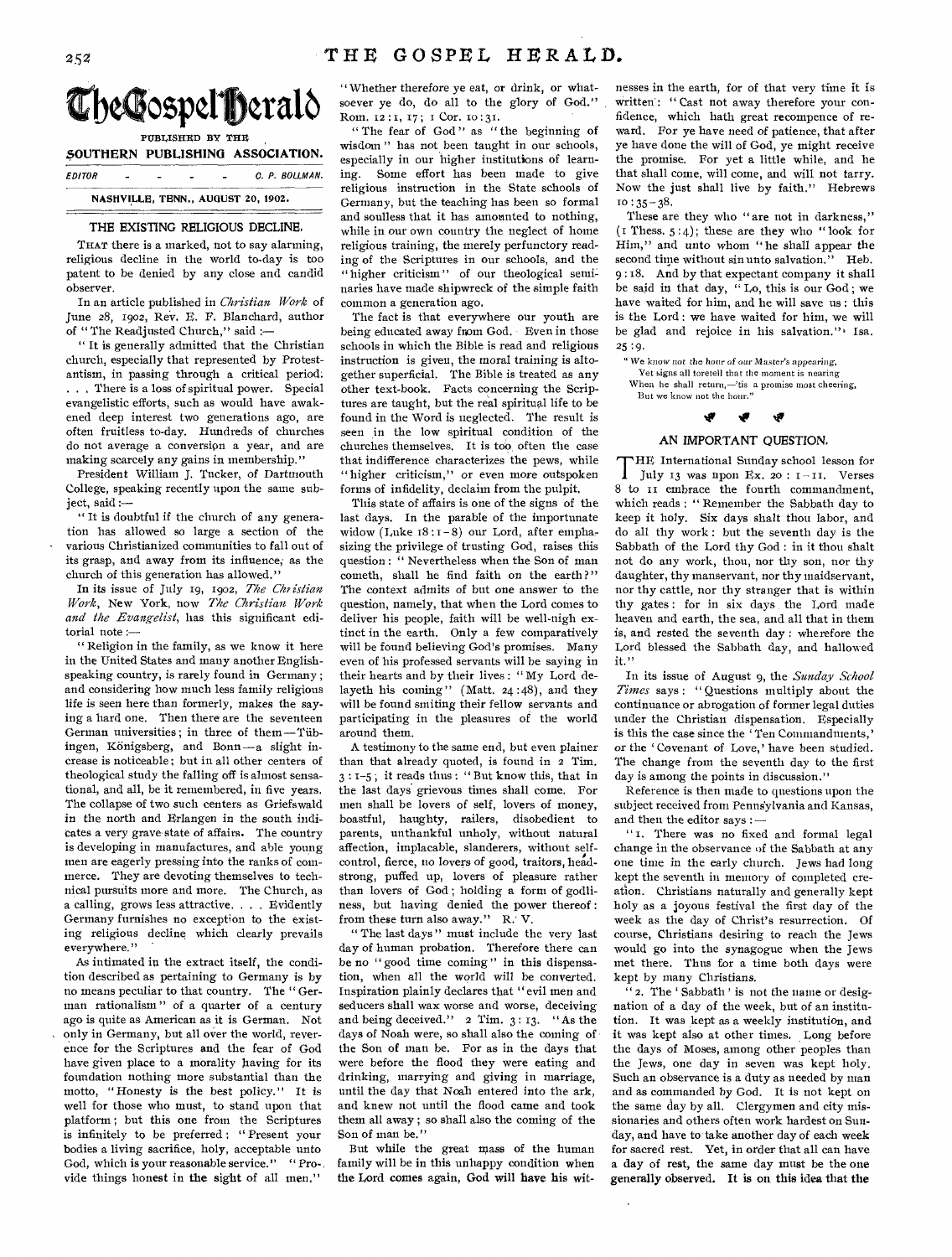civil law acts to protect the laborer in his Godgiven rest.

" It is a great mistake to suppose that everything included in the Mosaic law was abrogated in Christ. Jesus would not have worship and reverence, and regard for life and purity and property, disregarded by his followers. They are even more sacred to Christians than they were to their predecessors. He did not nail to his cross every duty to be true and pure and holy. We must know the meaning of Scripture, so as not to pervert its teachings. Love is the fulfilling, not the abrogation, of law."

The *Times* editor has stated an important and indisputable truth in saying that  $\ddot{u}$  there was no fixed and formal legal change in the observance of the Sabbath at any one time in the early church."

But this is only to say that the change is without divine authority. Nor is the force of this admission weakened by the assertion that " the Sabbath is not the name or designation of a day of the week, but of an institution."

The commandment itself says plainly, " The seventh day is the Sabbath." It is impossible to separate the institution front the day. The day blessed and sanctified by the Creator is the institution. God rested upon the seventh day ; he blessed that day, or put his blessing upon it, for' those who should thereafter observe it ; and then he hallowed it, setting it apart for a holy use.

Not only had all these acts reference to the particular day, but they would have been meaningless apart from that day. " For in six days the Lord made heaven and earth, the sea, and all that in them is, and rested the seventh day : *wherefore* [that is, *for that reason] the Lord blessed the Sabbath day, and hallowed it."* 

The fact that the particular day is specified in the commandment as an essential part of the Sabbath institution is shown also by the further fact that the change of the day involved also a change in the reason for its observance. The original Sabbath commandment assigns God's rest upon the seventh day as the sole reason for the institution. That reason does not apply at all to the first day, therefore an entirely different reason is given for Sunday observance, namely, the resurrection of Christ upon that day. We have therefore in Sunday, not a changed institution, but a new and rival institution — another day kept for another reason.

It seems to us that only a " Thus saith the Lord " could possibly furnish adequate authority for departing front the original Sabbath commandment. It is indeed important to " know the meaning of the Scripture, so as not to pervert its teachings." Love does not seek to abrogate the law, but to fulfill it.

#### tir

 $\bullet$ 

**SYMPATHY'** and love go together as naturally as the perfume and the blossom ; and just as the blossom under the influence of nature's forces ripens into fruit, so the love and sympathy of a Christian life develop into fruit for the blessing of humanity and the glory of God. — *A. S. Gumbarl, D. D. iv 19 IP* 

No good deed, no genuine sacrifice, is ever wasted. If there be good in it, God will use it for his own holy purposes, and whatever of ignorance or weakness or mistake was mingled with it will drop away as the withered sepals drop away when the full flower has blown.*'— Frederic W. Farrar.* 



#### THE LIVING PRINCIPLE IN HISTORY,\*

*August 3o, 1902.* 

**QUESTIONS ON DAN. 2 : 31** 49.

x. WT1AT **did** Daniel say **that the king saw in his dre**am"

**a. What general description did he give of the image?** 

**p p p p p externe a <b>externe a externe different** parts of the image composed ?

**.4. What object next attracted the attention of the king in his dream ?** 

**5. What was done by this stone? With what result?** 

**6. What outward change was made in the materials contposing the different parts of the image** 7 **What power removed them out of sight?** 

**7. What happened to the stone** that smote the image ? 8. Having told **the dream,** what did Daniel promise further<sup>9</sup>

9 How **did Daniel describe the greatness** of King Nebuchadnezzar?

so. How **extensive was his dominion?** 

11. What part of the image was Nebuchadnezzar, or Babylon ?

iz. How **did Daniel describe the next two kingdoms?** 

.3. What **characteristic of the fourth kingdom was especially emphasized?** 

.4- **What was represented** by the **mixture of materials** in the **feet and toes?** What did the iron **of the mixture** indicate **?** 

**x5. What further statement is made about the mixture of materials in the feet?** 

**16. What specific course** of action was indicated by the **mixture of iron and clay?** What will the **result be ?** 

**17. How is the setting** up of the fifth **kingdom described ? In what respects** will this kingdom differ **from those which preceded it?** How long will it continue?

**18. With what** statements did **Daniel close the interpretation** of the dream 7

19. What high honor did **Nebuchadnezzar pay to Daniel? What** command did he issue?

**2o.** In what statements **did the king acknowledge the superiority** of the **God of** Daniel?

us. What **honors did the king confer** upon Daniel? How did he show **that he** regarded **the wisdom** of Daniel **superior**  to Babylonish **wisdom ?** 

22. To **what positions of responsibility** were **Daniel's companions appointed ?** How was **Daniel honored above the**  others ?

#### NOTES.

I. In a view, or vision, the record of which occupies only five verses of the Scripture, the Lord set forth the checkered history and final outcome of " the kingdoms of the world," and showed the triumph of the kingdom of righteousness. The purpose of this dream is not to reveal in advance the history of the world. It certainly did all that, but this was simply a necessary step in the greater revelation of the final outcome in the contest between opposing principles. The dream was not given primarily to make it clear that there would be four universal kingdoms, which would arise one after another, but to show the temporary character of all the world-kingdoms, and to reveal the nature, the time of setting up, and the eternal duration of the fifth kingdom, the kingdom which the God of heaven will establish.

In order that we may have the whole picture clearly before our minds, it will be profitable to sketch the historical fulfilment of the dream, so far as it has been fulfilled up to the present time.

2. The head of gold represented the Babylonian empire of the Bible, which was founded in 612 B. C., by a revolt from the Assyrian rule, led by Nabopolassar, the father of Nebuchadnezzar. In 538 B. C. Babylon was conquered by Medo-Persia. Daniel described this kingdom to Nebuchadnezzar as " another kingdom infe-

\*Internation. **I Sabbath-School** Quarte.ly.

rior to thee." In B. C. 331 Medo-Persia was conquered by Grecia, under the leadership of Alexander the Great. This was " the third kingdom of brass." In B. c. 168 Grecia was conquered by the Roman power. This final step in the overthrow of the empire of Alexander the Great is mentioned in history as " the great victory gained by the Romans over Perseus, the king of Macedonia." The Roman kingdom was " the fourth kingdom," which was to be "strong as iron." But of this kingdom it was said, "The kingdom shall be divided." And so it was. By the inroads of the barbarians from the north, beginning with the invasions of the Visigoths, under the leadership of Alaric, A. D. 395, the Roman empire was gradually broken in pieces, until, " by the establishment of the Herulian kingdom of Italy, A. D. 476, the final destruction of the Roman empire was accomplished."— *The Great Empires of Prophecy, p. 675.* In the place of the Roman empire, and occupying exactly the same territory, there had been founded ten kingdom's, according to the definite prophecy in the seventh chapter of Daniel. It was "in the days of these kings" that the God of heaven would set up his kingdom, and we may therefore conclude that after A. D. 476 and before the overthrow of these ten kingdoms the kingdom of heaven would be established, that fifth kingdom which " shall stand forever." The time of the setting up of the fifth kingdom is more definitely determined by other prophecies, which we shall study later.

3. While it is true that this dream and its interpretation do deal with the history of the world front the time of Nebuchadnezzar until the triumph of the kingdom of God in the earth, yet it is equally true that it is not the main purpose of the dream and its interpretation to give a brief outline of the events which we have just mentioned. These facts of history constitute the setting in which is revealed the working out of a great principle. This principle and its working make the real subject of the dream and its interpretation.

#### THE BRAZEN SERPENT,

International Sunday-School. Lesson for August 31.

40'

#### Num. 21: 1=9. Memory Verses, 6-8.

GOLDEN TEXT: "And as Moses lifted up the serpent in the wilderness, even so must the Son of man be lifted up; that whosoever believeth in him may have eternal life." John **3 : 14, 15.** 

**Time.— B. C. 1452.** 

**Place.—The wilderness.**  Persons.<sup>-</sup>The children of Israel.

i)Ait.Y READiNGS.

| I And when king Arad the Canaanite, which dwelt in the<br>south, heard tell that Israel came by the way of the spies; |
|-----------------------------------------------------------------------------------------------------------------------|

then he fought against Israel, and took **some** of then. **prisoners. 2** And Israel vowed a vow unto the ford, and said, If thou

wilt indeed **deliver** this people into my hand, then **I** will utterly destroy their **cities.** 

3 And the **Lord** hearkened to the voice of Israel, and delivered up the Canaanites : and they utterly destroyed them and their cities : and he called the name of the place Hormah.'

4 And they journeyed from Mount Hor by the way of the Red Sea, to compass the land of Edom : and the soul of the people was much discouraged because of the way.

5 And the people spake against God, and against Moses,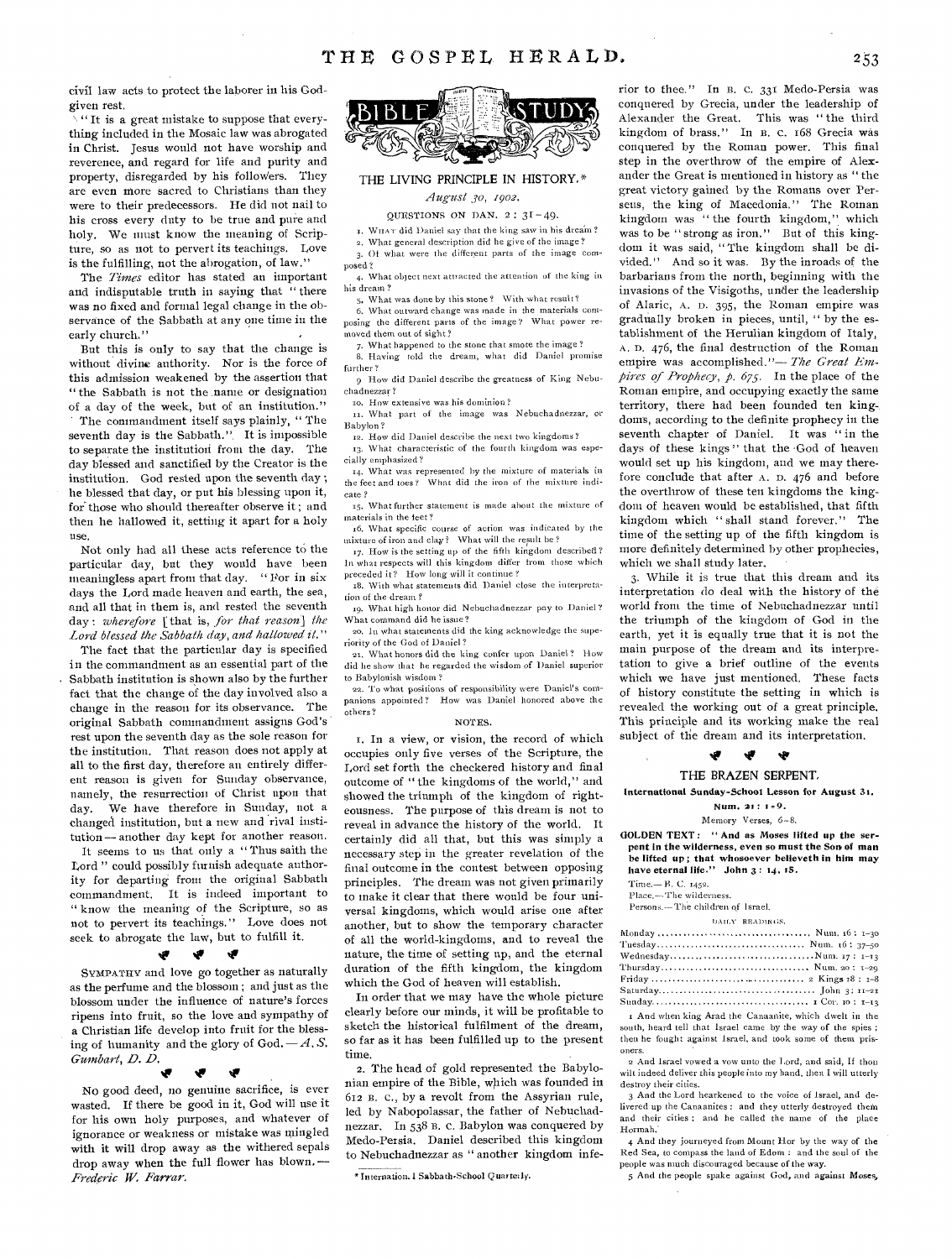Wherefore have ye brought *us* up out of *Egypt* to die *in* the wilderness? for there is no bread, neither is there any water ; and our soul loatheth this light bread.

6 And the Lord sent fiery serpents among the people, and they bit the people ; and much people of Israel died.

7 Therefore the people came to Moses, and said, We have sinned, for we have spoken against the Lord, and against thee ; pray anto the Lord, that he take away the serpents from us. And Moses prayed for the people.

8 And the Lord said unto Moses, Make thee a fiery serpent, and set it upon a pole : and it shall come to pass, *that* every one that is bitten, when he looketh upon it, shall live.

9 And Moses made a serpent of brass, and put it upon a pole, and it came to pass, that if a serpent had bitten any man, when he beheld the serpent of brass, be lived.

#### NOTES.

No one should be satisfied to read merely the few verses which constitute the lesson proper. It will repay the student t6 read Num. 15 to 20, inclusive.

Thirty-eight years intervened between the events of this lesson and the previous one. During all this time the Israelites were in the wilderness, when had it not been for their unbelief at the time of the return of the spies, they might have been in Canaan all those years.

Unbelief always leads to sin ; indeed, unbelief itself is sin. The first and great commandment requires us to love God with all our powers ; it is impossible to do this in unbelief. " Soon after leaving Mount Israel Becomes Hor, the Israelites suffered defeat in an engagement with Arad, one of the Canaanite kings. But as they earnestly sought help from God, divine aid was granted them, and their enemies were routed. This victory, instead of inspiring gratitude, and leading the people to feel their dependence upon God, made them boastful and self-confident. Soon they fell into the old habit of murmuring. They were now dissatisfied because the armies of Israel had not been permitted to advance upon Canaan immediately after their rebellion at the report of the spies nearly forty years before. They pronounced their long sojourn in the wilderness an unnecessary delay, reasoning that they might have conquered their enemies as easily heretofore as now.

" As they continued their journey The People toward the south, their route lay Murmur<br>through a hot, sandy valley, destitute of shade or vegetation, The way seemed long and difficult, and they suffered from weariness and thirst. Again they failed to endure the test of their faith and patience. By continually dwelling on the dark side of their experiences, they separated themselves farther and farther from God. They lost sight of the fact that but for their murmuring when the water ceased at Kadesh, they would have been spared the journey around Edom. God had purposed better things for them. Their hearts should have been filled with gratitude to him that he had punished their sin so lightly. But instead of this, they flattered themselves that if God and Moses had not interfered, they might now have been in possession of the promised land. After bringing trouble upon themselves, making their lot altogether harder than God designed, they charged all their misfortunes upon him. Thus they cherished bitter thoughts concerning his dealings with them, and finally they became discontented with everything. Egypt looked brighter and more desirable, than liberty and the land to which God was leading them.

" As the Israelites indulged the spirit of discontent, they were disposed to find fault even with their blessings. 'And the people spake against God, and against Moses, Wherefore have ye brought us up out of Egypt to die in the wilderness? for there is no bread, neither is there any water; and our soul loatheth this light bread.' Num. 21 : 5.

" Moses faithfully set before Moses Reasons the people their great sin.<br>With the People their great sin. It was God's power alone that had preserved them in 'that great and terrible wilderness, wherein were fiery serpents, and scorpions, and drought, where there was no water.' Deut. 8: 15. Every day of their travels they had been kept by a miracle of divine mercy. In all the way of God's leading, they had found water to refresh the thirsty, bread from heaven to satisfy their hunger, and peace and safety under the shadowy cloud .by day and the pillar of fire by night. Angels had ministered to them as they climbed the rocky heights or threaded the rugged paths of the wilderness. Notwithstanding the hardships they had endured, there was not a feeble one in all their ranks. Their feet had not swollen in their long journeys, neither had their clothes grown old. God had subdued before them the fierce beasts of prey and the venomous reptiles of the forest and the desert. If with all these tokens of his love the people still continued to complain, the Lord would withdraw his protection until they should be led to appreciate his merciful care, and return to him with repentance and humiliation.

"Because they had been Fiery Serpents shielded by divine power, they had not realized the countless dangers by which they were continually surrounded. In their ingratitude and unbelief they had anticipated death, and now the Lord permitted death to come upon them. The poisonous serpents that infested the wilderness were called fiery serpents, on account of the terrible effects produced by their sting, it causing violent inflammation and speedy death. As the protecting hand of God was removed from Israel, great numbers of the people were attacked by these venomous creatures.

" Now there was terror and confusion throughout the encampment. In almost every tent were the dying or the dead. None were secure. Often the silence of night was broken by piercing cries that told of fresh victims. All were busy in ministering to the sufferers, or with agonizing care endeavoring to protect those who were not yet stricken. No murmuring now escaped their lips. When compared with the present suffering, their former difficulties and trials seemed unworthy of a thought.

" The people now humbled The People Confess themselves before G o d. They came to Moses with their confessions and entreaties. 'We have sinned,' they said, 'for we have spoken against the Lord, and against thee.' Num. 21 : 7-9. Only a little before they had accused him of being their worst enemy, the cause of all their distress and afflictions. But even when the words were upon their lips, they knew that the charge was false ; and as soon as real trouble came, they fled to him as the only one who could intercede with God for them. Pray unto the Lord,' was their cry, that he take away the serpents from us.' " Moses was divinely com-Look and Live manded to make a serpent of brass resembling the living ones, and to elevate it among the people. To this all who had been bitten were to look, and they would find relief. He did so, and the joyful news was sounded

throughout the encampment, that all who had been bitten might look upon the brazen serpent and live. Many had already died, and when Moses raised the serpent upon the pole, some would not believe that merely gazing upon that metallic image would heal them ; these perished in their unbelief. Yet there were many who had faith in the provision which God had made. Fathers, mothers, brothers, and sisters were anxiously engaged in helping their suffering, dying friends to fix their languid eyes upon the serpent. If these, though faint and dying, could only once look, they were perfectly restored.

" The people well knew that there was no power in the serpent of brass to cause such a change in those who looked upon it. The healing virtue was from God alone. In his wisdom he chose this way of displaying his power. By this simple means the people were made to realize that this affliction had been brought upon them by their sins. They were also assured that while obeying God they had no reason to fear ; for he would preserve them.

"The lifting up of the brazen The Great serpent was to teach Israel an im-<br>Sin Offering serpent uses to teach Israel an important lesson. They could not save themselves from the fatal effect of the poison in their wounds. God alone was able to heal them. Yet they were required to show their faith in the provision which he had made. They must look, in order to live. It was their faith that was acceptable with God, and by looking upon the serpent their faith was shown. They knew that there was no virtue in the serpent itself, but it was a symbol of Christ ; and the necessity of faith in his merits was thus presented to their minds. Heretofore many had brought their offerings to God, and had felt that in so doing they made ample atonement for their sins. They did not rely upon the Redeemer to come, of whom these offerings were only a type. The Lord would now teach them that their sacrifices, in themselves, had no more power or virtue than the serpent of brass, but were, like that, to lead their minds to Christ, the great sin-offering.

" As Moses lifted up the ser-Not Our Merits, pent in the wilderness,' even But Christ's so was ' the Son of man lifted

up, that whosoever believeth in him should not perish, but have eternal life.' All who have ever lived upon the earth have felt the deadly sting of 'that old serpent, called the devil, and Satan.' The fatal effects of sin can be removed only by the provision that God has made. The Israelites saved their lives by looking upon the uplifted serpent. That look implied faith. They lived because they believed God's word, and trusted in the means provided for their recovery. So the sinner may look to Christ, and live. He receives pardon through faith in the atoning sacrifice. Unlike the inert and lifeless symbol, Christ has power and virtue in himself to heal the repenting sinner.

" While the sinner can not save himself, he still has something to do to secure salvation. 'Him that cometh to me,' says Christ, '1 will in no wise cast out.' But we must *come* to him ; and when we repent of our sins, we must believe that he accepts and pardons us. Faith is the gift of God, but the power to exercise it is ours. Faith is the hand by which the soul takes hold upon the divine offers of grace and mercy.

" Nothing but the righteousness of Christ can entitle us to one of the blessings of the covenant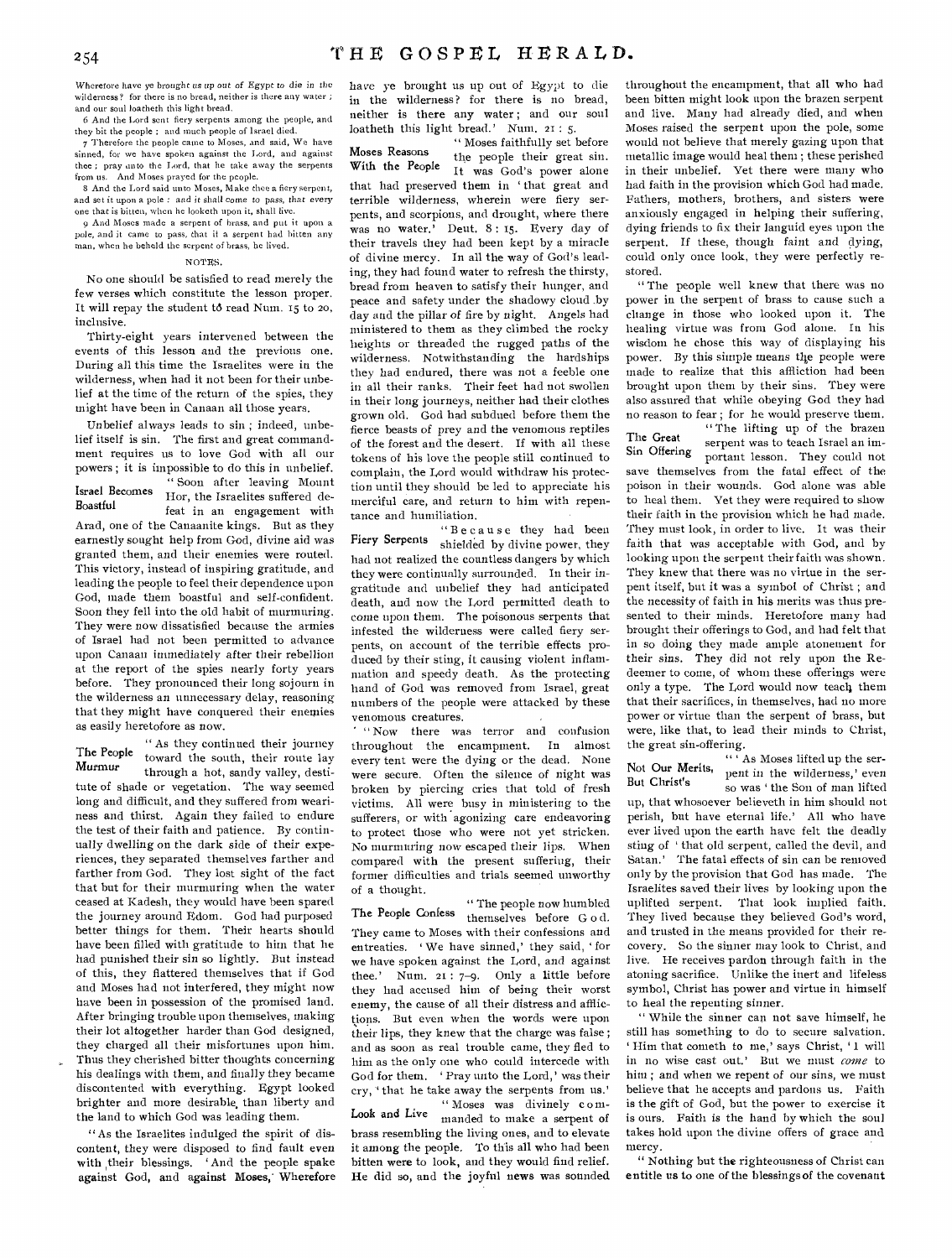of grace. There are many who have long desired and tried to obtain these blessings, but have not received them, because they have cherished the idea that they could do something to make themselves worthy of them. They have not looked away from self, believing that Jesus is an all-sufficient Saviour. We must not think that our own merits will save us ; Christ is our only hope of salvation. For there is none other name under heaven given among men, whereby we must be saved.' *"— Patriarchs and Prophets.* 



THE new steamship launched on the 12th inst. at Stettin, Germany, is the largest vessel in the world, She is 707 feet long, has engines 38,000 horsepower, and will have a speed of twenty knots an hour, enabling her to cross the Atlantic in five days.

THE little torpedo boat *Wilkes,* turned out by a New York yard, made twenty-six knots at her preliminary trial.

In Pacific waters the torpedo destroyer *Perry*  did still better, showing a speed of thirty knots, or nearly thirty-five land miles an hour. The *Perry* is 245 feet long, and measures 420 tons. Her complement is three officers and sixtynine men. She carries two rapid-fire fourteen pounders, as well as several smaller guns ; and she has two torpedo tubes. She is one of the finest and most formidable boats of her class the naval hornets of the seas.

The new battleship *Maine* made twenty miles an hour in its trial trip.

IT seems that the great ship combination effected by Mr. J. P. Morgan is likely to cut some figure in international affairs. Mr. Morgan has agreed to place all the shipping controlled by him at the disposal of the British Admiralty for the next fifty years. It has been suggested that this " offer, if accepted, would apparently have a far-reaching effect in strengthening the international bonds of peace that spring from modern commerce. Even if not accepted, it proves nevertheless the confidence of the man, who made it that peace betw'een Great Britain and the United States will not be disturbed for fifty years.'

THE Washington correspondent of the *Daily News* of this city states that " recruiting stations for the navy have been opened in nearly every State in the South and Middle West, with the hope of enlisting men who have been employed in the harvest fields there and are now idle. The fact is, the navy wants men, and can not get them. Reports from the recruiting stations this summer are most unsatisfactory.

When the coal strike assumed such proportions that a prolonged lockout was assured, the department sent recruiting officers into the anthracite district, believing that the unemployed miners would embrace the opportunity of entering the service. They were disappointed. Most of the miners were almost as much opposed to service in the navy as to army and militia service, and they not only refused themselves to enlist, but discouraged their friends.

The war vessels authorized by the present Congress will create a demand for about 3,000

additional recruits, and it is estimated that within a few years there will be need for 40,- 000 enlisted men in the navy. The demand just now, however, is for recruits to bring the force up to the 25,500 authorized and needed in the service."

IN a recent interview in Washington, Senator Elkins, of West Virginia, said :—

" The Platt amendment, instead of leaving the government and control of the island to the people of Cuba, places a limitation upon their power to make treaties, upon their power to contract debts, provides that the United States may intervene to protect life and property on the island, and even enforce the right of the United States to jointly look after the sanitation of the island."

" We owe it to the people of Cuba to relieve them from the condition of a dependent nation in which they are already placed by the Platt amendment," added the Senator, " and the best way to do this is to invite them to become a State in the Union, which will bring to their people more benefits and advantages than being a small republic."

Senator Elkins thinks that Cuba must erelong become a part of the United States. He says :-

A nation can not long remain half free and half dependent ; such a condition embarrasses healthy progress in national life, and leaves but little room for the exercise of the genius and intelligence of a people in the affairs of government, especially when under such restrictions as these amendments impose."

THE *Nashville American* gives these interesting facts : —

If In the first one hundred and eight years of this Government, from Washington to McKinley, the total value of the exports from the United States exceeded the total value of imports by only \$383,028,487. In the five years beginning with McKinley's first term, the excess of exports over imports was \$2,707,933,194. In the last five years the balance of trade in favor of the United States was five times greater than that of the one hundred and eight preceding years. These figures give some indication of the great growth of this country's trade and the magnitude of its business."

CHILI has one of the most stringent liquor laws upon the statute books of any country. Each license for the sale of liquor is put up at auction every three years and sold to the highest bidder, but local option is amply provided for, as each city and town may decide for itself whether it will grant licenses. No liquor can be sold within two hundred yards of any church, school, charitable institution, or barracks, in any theater or place of public amusement, in railway stations or trains, to minors, or between the hours of midnight and 6 A. M. The law being wholly for the purpose of regulating the liquor traffic, and not for the support of a religious institution, no provision is made for Sunday closing.

A RECENT despatch from Hinton, W. Va., says that "a committee' of the local union at Anstead is in town soliciting aid for the destitute miners at that place. They say that although the miners are being supplied with previsions by the national organization, quite a number with large families are in dire need of wearing apparel."

THE largest schooner in the world was launched recently at East Weymouth, Mass. The vessel has seven masts; measures 403 feet over all, 368 feet on the water line ; has a beam of 50 feet 5 inches, and a load draught of  $26\frac{1}{2}$ feet. She has a cargo capacity of about 8,100 tons, and her displacement, when fully loaded, will be about 10,000. Forty-three thousand square feet of canvas will be stretched from seven masts, 155 feet high. She will carry a crew of sixteen men, and will be used in the coal carrying trade between Northern and Southern ports.

> **te**  Snot:LD life's storm-clouds o'er me gather, Still it shall be, must be, well; Though 1 may not see the reason. Nor expect thee now to tell, Still I have this sweet assurance That thou dost make no mistake, That thou never canst grow weary, That thou never wilt forsake. — Charlotte Murray. **it vP II**

#### BOOK REVIEW.

HARACTER BUILDING," the latest V—, work by Booker T. Washington, the foremost colored man of the age, is a compilation of a few of his Sunday evening addresses, or talks, as he calls them, to the students of Tuskegee Institute. Into these talks the professor throws the whole force of his strong moral nature. Here he comes into close personal touch with his students, and seeks to infuse into their characters those elements of stability, integrity, trustworthiness, and helpfulness that have made his own life so remarkable. Simplicity is his motto, in both life and work ; and he strips the glamor from all pretense, and sets before his hearers the plain, homely duties, the enduring qualities of mind and heart, which he wishes them to cultivate, and which the whole teaching at Tuskegee tends to foster. His language is simple and clear, his thoughts practical, and his manner of expression forceful and direct.

Here are a few of the topics selected for presentation in this volume : -

" Two Sides of Life, " " Helping Others," " Some of the Rocks Ahead," "Influencing by Example," "The Virtue of Simplicity, " Have You Done Your Best?" " Don't be Discouraged," " Getting a Home," " European. Impressions," " The Value of System in Home Life," " The Importance of Being Reliable," " The Highest Education," "Keeping Your Word," " The Gospel of Service," " What Is to be Our Future? " " Some Great Little Things," "The Cultivation of Stable Habits," " Object Lessons," " Character as Shown in Dress," " Sing the Old Songs," " Getting down to Mother Earth," "A Penny Saved," " Growth."

We shall give our readers, from time to time, extracts from this most excellent book, for it is good for us all to remember the things of which the author speaks.

As for mechanical make up, the book is very attractively bound in cloth, 291 pages, and sells for \$1.5o. There are a number of . typographical errors, however, and the addresses, it would seem, might have been more closely edited with profit. It is a pity that such elegant samples of the printing art as come from these publishers, Doubleday, Page & Co., should be marred by incompetent proof-reading. MARY A. STEWARD.